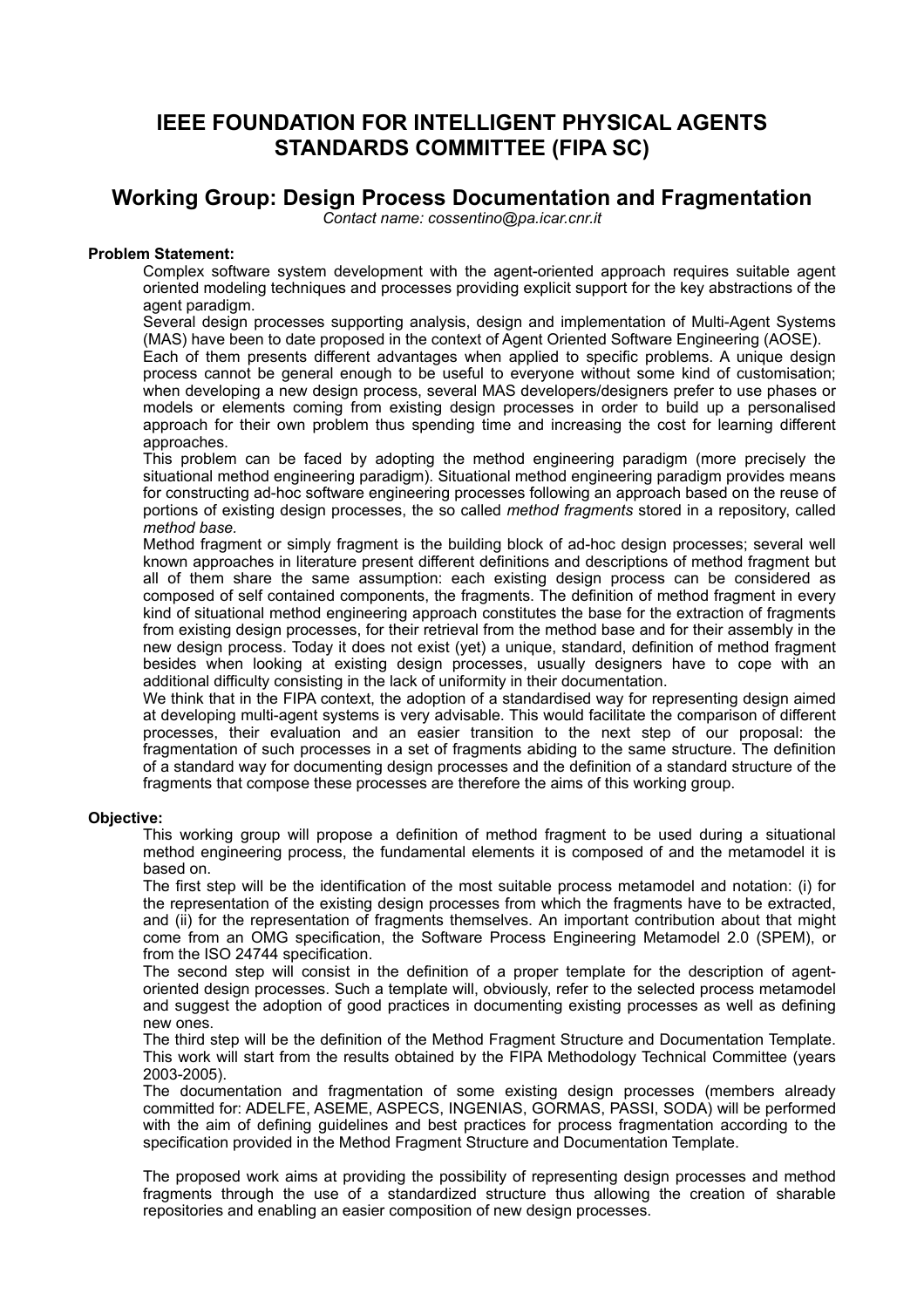In the future this standardized way of representing method fragments could be used for the implementation of fragments in a CAPE (Computer Aided Process Engineering) tool supporting the designer during the construction phases.

#### **Documents Generated:**

- · Process Metamodel and Notation Specification [Experimental]. This document specifies the adopted process metamodel and the notation used to design a process. Experimental version of the document.
- Design Process Documentation Template [Experimental]. This document specifies the template suggested for the documentation of a process. Experimental version of the document.
- Method Fragment Structure Definition and Documentation Template [Experimental]. This document specifies the adopted definition of process fragment and the template adopted for the documentation of fragments extracted from existing processes or new ones. Experimental version of the document.
- Reference documentation and fragmentation of some design processes. A collection of documents describing existing processes according to the prescribed metamodel, notation and documentation templates.
- Process Metamodel and Notation Specification [Proposed Standard]. Version of the document proposed for adoption as a IEEE FIPA specification to the FIPA board.
- Design Process Documentation Template [Proposed Standard]. Version of the document proposed for adoption as a IEEE FIPA specification to the FIPA board.
- Method Fragment Structure Definition and Documentation Template [Proposed Standard]. Version of the document proposed for adoption as a IEEE FIPA specification to the FIPA board.

### **Technology:**

- · FIPA Abstract Architecture Specification, 00001
- FIPA ACL Message Structure Specification, 00061
- · OMG, Software Process Engineering Metamodel (SPEM)
- · ISO 24744 (Software Engineering Metamodel for Development Methodologies )
- Enable reuse and composition of portion of existing design processes
- · Enable standardized representation of existing design processes
- Enable the creation of public repositories of design process fragments

#### **Plan for Work and Milestones:**

| <b>Activity</b>                                          | <b>From</b> | To         |
|----------------------------------------------------------|-------------|------------|
| Proposal submission to the FIPA board                    | 24/03/2009  | 31/03/2009 |
| Call for Proposal (CFP) dissemination                    | 01/04/2009  | 29/05/2009 |
| Study of the CFP answers, finalization of work plan      | 01/06/2009  | 30/06/2009 |
| Definition of the Process Metamodel and Notation         |             |            |
| Specification                                            | 01/07/2009  | 30/11/2009 |
| Definition of the Design Process Documentation Template  | 01/09/2009  | 30/11/2009 |
| Definition of Method Fragment Structure and              |             |            |
| Documentation Template (Draft)                           | 01/09/2009  | 29/01/2010 |
| Reference documentation and fragmentation of some        |             |            |
| design processes                                         | 01/10/2009  | 29/01/2010 |
| Revision of Process Metamodel and Notation Specification | 01/12/2009  | 26/02/2010 |
| Revision of Design Process Documentation Template        | 01/12/2009  | 26/02/2010 |
| Revision of Method Fragment Structure and                |             |            |
| <b>Documentation Template</b>                            | 01/02/2010  | 30/04/2010 |
| Revision of existing processes documentation and         |             |            |
| fragmentation                                            | 01/02/2010  | 30/04/2010 |

| <b>Milestone</b>               | Date       |
|--------------------------------|------------|
| Publication of final work plan | 30/06/2009 |